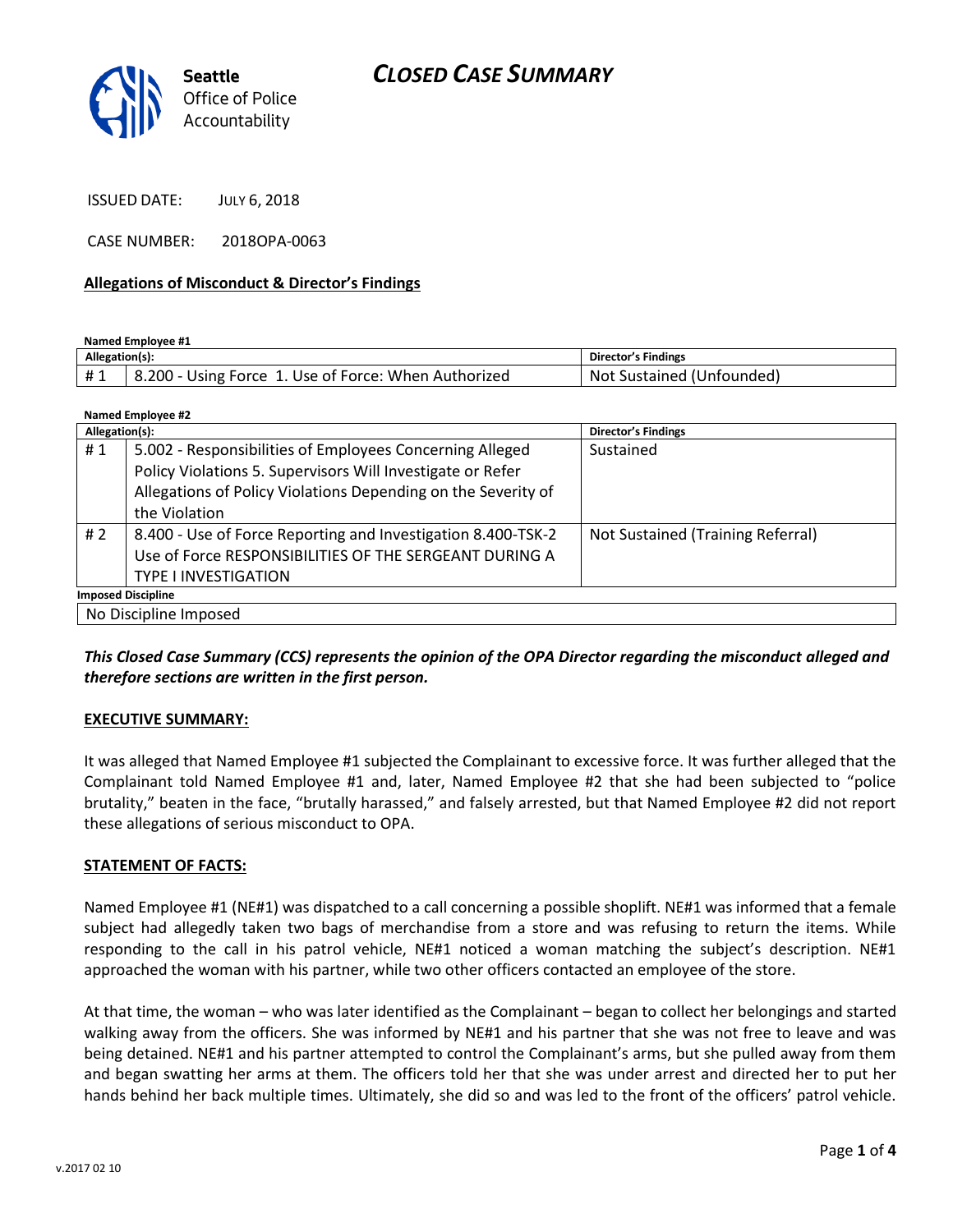

## *CLOSE CASE SUMMARY*

OPA CASE NUMBER: 2018OPA-0063

The other officers arrived at the scene with the store employee. The store employee, who previously verified to the other officers that the shoplift occurred, positively identified the Complainant as the perpetrator.

NE#1 formally placed the Complainant under arrest and applied the handcuffs. While he was gauging the handcuffs, NE#1 determined that the left handcuff was potentially too tight. He then removed the handcuffs to switch to another set that might fit the Complainant better. While he was doing so, the Complainant made a complaint of pain. She told the officers that they were hurting her and complained of "police brutality." NE#1's Body Worn Video (BWV), captured the Complainant then begin kicking at the officers. NE#1 told her several times to stop doing so. She was ultimately secured in the patrol vehicle and transported to the North Precinct.

NE#1 properly reported the complaint of pain to his supervisor, Named Employee #2 (NE#2). NE#2 screened the incident at the precinct, including speaking with the Complainant. NE#2's interaction with the Complainant was captured by her BWV.

In response to NE#2's questions as to what occurred, the Complainant stated that she was beaten in the face and harassed by cops. She further stated that she was "brutally harassed," that her handcuffs were painful, and that she falsely arrested. Notably, at one point, NE#2 tried to clarify with the Complainant whether the complaint of pain was solely related to the handcuffs. NE#2 began by stating, "other than putting the handcuffs on you…," but the Complainant interrupted by asserting: "no, they brutally harassed me."

After concluding her conversation with the Complainant, NE#2 then discussed the arrest and the Complainant's allegations with NE#1. NE#1 told NE#2 that the Complainant made a complaint of pain when the handcuffs were switched out. He also explicitly told NE#2 that, at the time of the complaint, the Complainant also asserted that she had been subjected to "police brutality."

NE#2 directed NE#1 to complete a Type I use of force report. She did not, however, report any of the Complainant's allegations to OPA. During his review of the force, a Lieutenant identified the complaint of police brutality and referred this matter to OPA. Construing the Complainant's statement to allege a claim of excessive force, OPA initiated this investigation.

#### **ANALYSIS AND CONCLUSIONS:**

### **Named Employee #1 - Allegation #1** *8.200 - Using Force 1. Use of Force: When Authorized*

The Complainant alleged that she was subjected to "police brutality," that she was beaten in the face, that she suffered pain from handcuffing," and that she was "brutally harassed." However, while the video established that the Complainant did complain of pain when the handcuffs were switched, it conclusively disproved her other allegations.

With regard to her complaint of pain from the handcuffs, that complaint, in and of itself, does not yield the force out of policy. Indeed, here, I find the opposite. NE#1 had the lawful authority to place the Complainant under arrest. With that came the justification to use force to secure the Complainant's person and take her into custody. In order to do so, NE#1 placed the Complainant into handcuffs. This force was consistent with policy.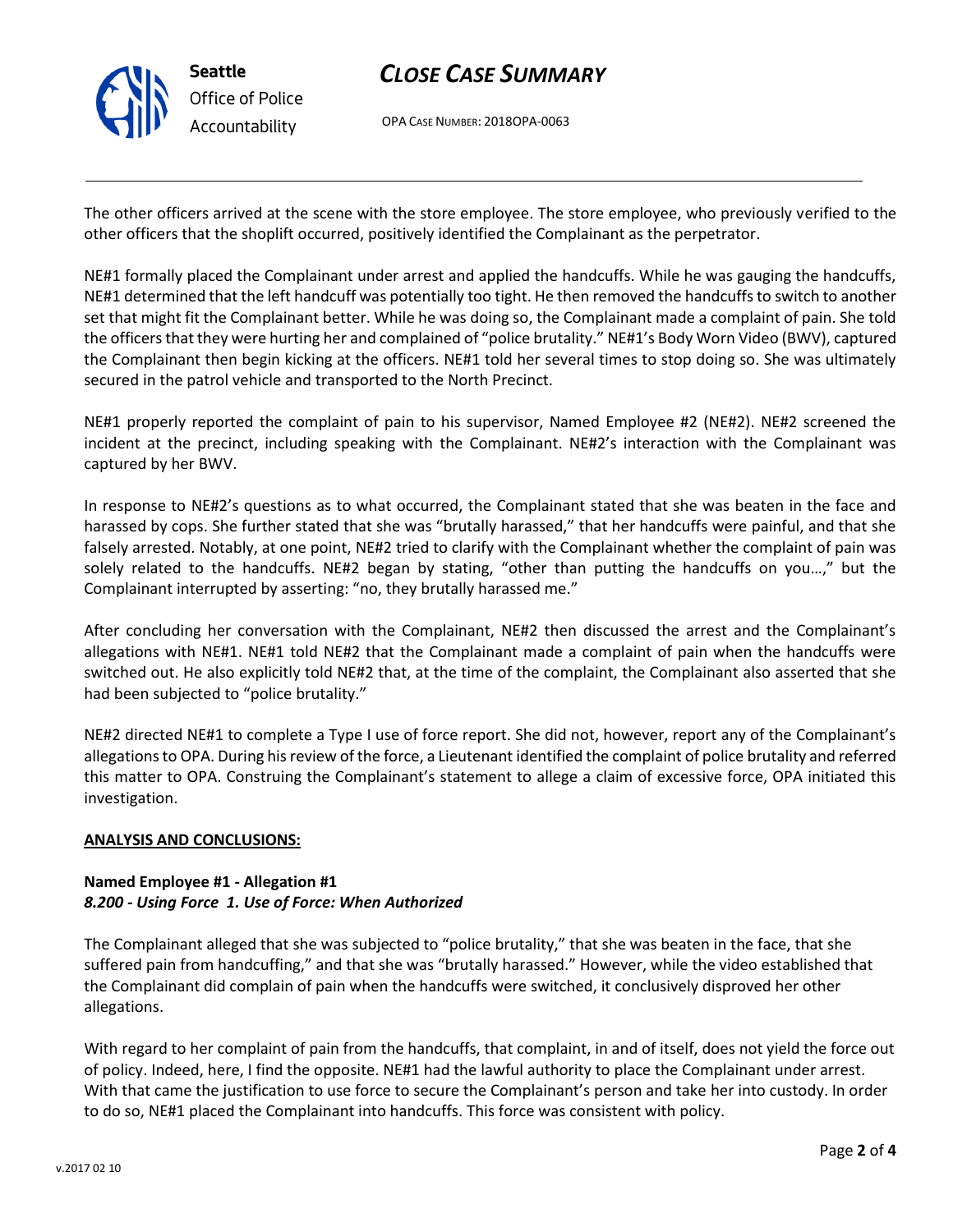

## *CLOSE CASE SUMMARY*

OPA CASE NUMBER: 2018OPA-0063

Moreover, the complaint of pain, itself, occurred when NE#1 was actually trying to make the Complainant more comfortable. This is, in my opinion, clear evidence that no excessive force occurred in this case.

For these reasons, I recommend that this allegation be Not Sustained – Lawful and Proper.

### Recommended Finding: **Not Sustained (Lawful and Proper)**

### **Named Employee #2 - Allegation #1**

## *5.002 - Responsibilities of Employees Concerning Alleged Policy Violations 5. Supervisors Will Investigate or Refer Allegations of Policy Violations Depending on the Severity of the Violation*

SPD Policy 5.002-POL-5 requires that supervisors investigate or refer to OPA allegations of policy violations. Whether the potential allegation may be investigated by the supervisor, rather than be referred, depends on its severity. Accordingly, while minor violations of policy may be investigated by the supervisor, serious allegations – including excessive force and unlawful arrest – must be passed on to OPA.

Here, the Complainant directly told NE#2 that she had been beaten in the face, "brutally harassed," and falsely arrested. Moreover, NE#1 told NE#2 that the Complainant had alleged that she was subjected to "police brutality." At her OPA interview, NE#2 stated that she did not think that a claim of "police brutality" would necessarily need to be reported to OPA. In support of this belief, she stated that "police brutality" was not explicitly defined in the SPD Manual, and specifically SPD Policy 5.002-POL-5, as serious misconduct.

First, I find this to be a hyper technical and incorrect reading of the policy that is inconsistent with its very purpose. An allegation of excessive use of force is serious misconduct. "Police brutality" would constitute excessive force. As such, and logically, an allegation of "police brutality" is serious misconduct that must be reported under this policy.

Second, even were this issue debatable, the allegations made by the Complainant still constituted potential serious misconduct that needed to be reported. Specifically, the Complainant's allegation that she was beaten in the face would have, if true, constituted excessive force under the circumstances of this case. This is the case even if such force did not actually occur because, at the time this complaint was made to her, NE#2 had not yet seen the Department video and did conclusively know what had happened. Moreover, the allegation of false arrest clearly would violate the right of the Complainant "to be secure against unreasonable search and seizure," which is a category of serious misconduct delineated in the policy.

While the Complainant appeared to be in crisis and/or impaired, and while NE#2 is a well-regarded and conscientious sergeant, she did not properly interpret or apply Department policy in this instance. I find that NE#2 was required by policy to report the Complainant's allegations of serious misconduct to OPA. She failed to do so and, as such, I recommend that this allegation be Sustained.

Recommended Finding: **Sustained**